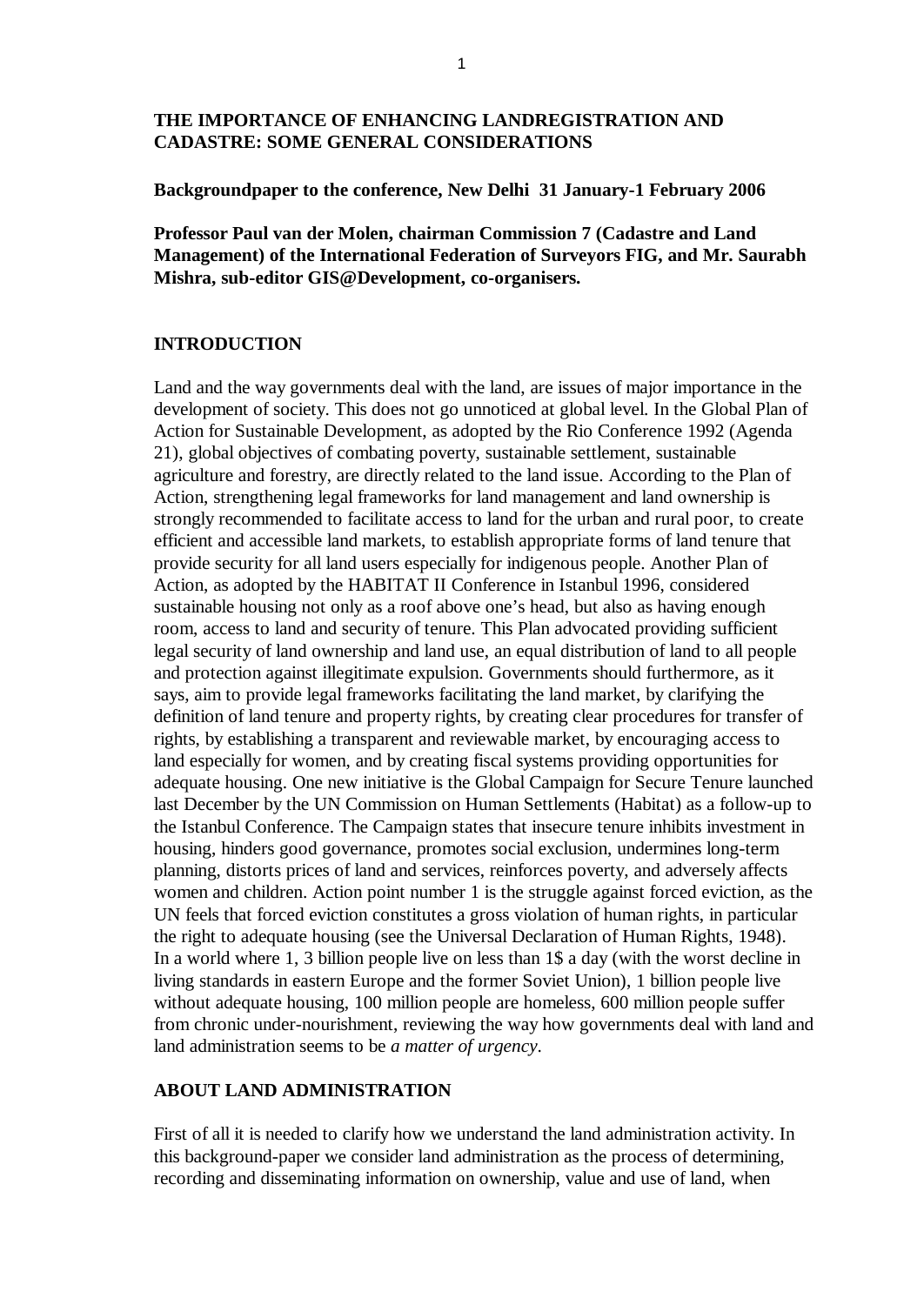implementing land management policies (UN, 1996). 'Ownership' is to be seen in a broad sense: land tenure, as the mode in which rights to land are held, based on *statutory law, common law, and customary traditions*. 'Value' is to be understood as all kinds of values which land might have, dependent from purpose of the value, use of land and method of valuation. 'Land use' is to be understood as all kinds of use land might have, dependent from purpose and use, classification and methodology. 'Land' is to be considered as the surface of the earth, the materials beneath, the air above, and all things fixed to the soil, so more then 'land' alone.

Regarding the content of the concept of land administration, the following is important: land administration is *not a purpose in itself*. It aims at serving society, when implementing land policy through land management activities. 'How to deal with land', is in all countries (whatever stage of development they are) a topic of government policy (might even be expanded to 'civil society'). Such a land policy explicits the governments decisions on the whole complex of socio-economic and legal prescriptions how the land and the benefits from the land are to be allocated and therefore relates to economic development, equality and social justice, and environmental preservation and sustainable land use (UN, 1996).

Here we enter a very sensitive field, as land policy will be very much determined by *ideology.* It makes a world of difference whether capitalists or communists, whether socialists or liberals are in power: will the land and the benefits of the land be allocated to the rich or the poor, to large-holders or small-holders, to individuals or to the state. There is a growing notion that ideology, history and attitude of a people are important parameters to understanding the role and the organisation of land administration in a certain country.

From an ICT-architectural point of view, such a tool will be materialized in the form of a *geospatial data infrastructure*, ultimately in a digital environment (Groot & MacLaughlin 1999) as a network of distributed data sources. From a users perspective

(functionality) land administration provides a *land information service.* 

Within the institutional framework (public administration, good governance, legal framework) *land administration systems* will occur in various forms. Concerning land tenure there are deed and title registration systems, negative and positive systems of legal evidence, general and fixed boundaries, legal status according to private and public law, centralised and decentralised systems etc. and *all forms in between*. The implementation of a land policy (e.g. by land management activities) will be a joint responsibility of private and public parties, however it is the governments task to set a binding framework: 'the rules of the game'.

This puts emphasis on *institutional* matters like adoption and enforcement of laws, and the organization of the public sector, preferably based on the concepts of the 'rule of law' and 'good governance'.

A government normally has quite a few instruments to implement land policy from which the most important ones, *inter alia,* are (GTZ, 1998):

- providing security of land tenure and security of credit

- regulating the land market

- urban and rural planning development and maintenance

- land taxation

By consequence, talking about the contribution of land administration to society, this contribution can be identified in the way they facilitate these land-policy instruments.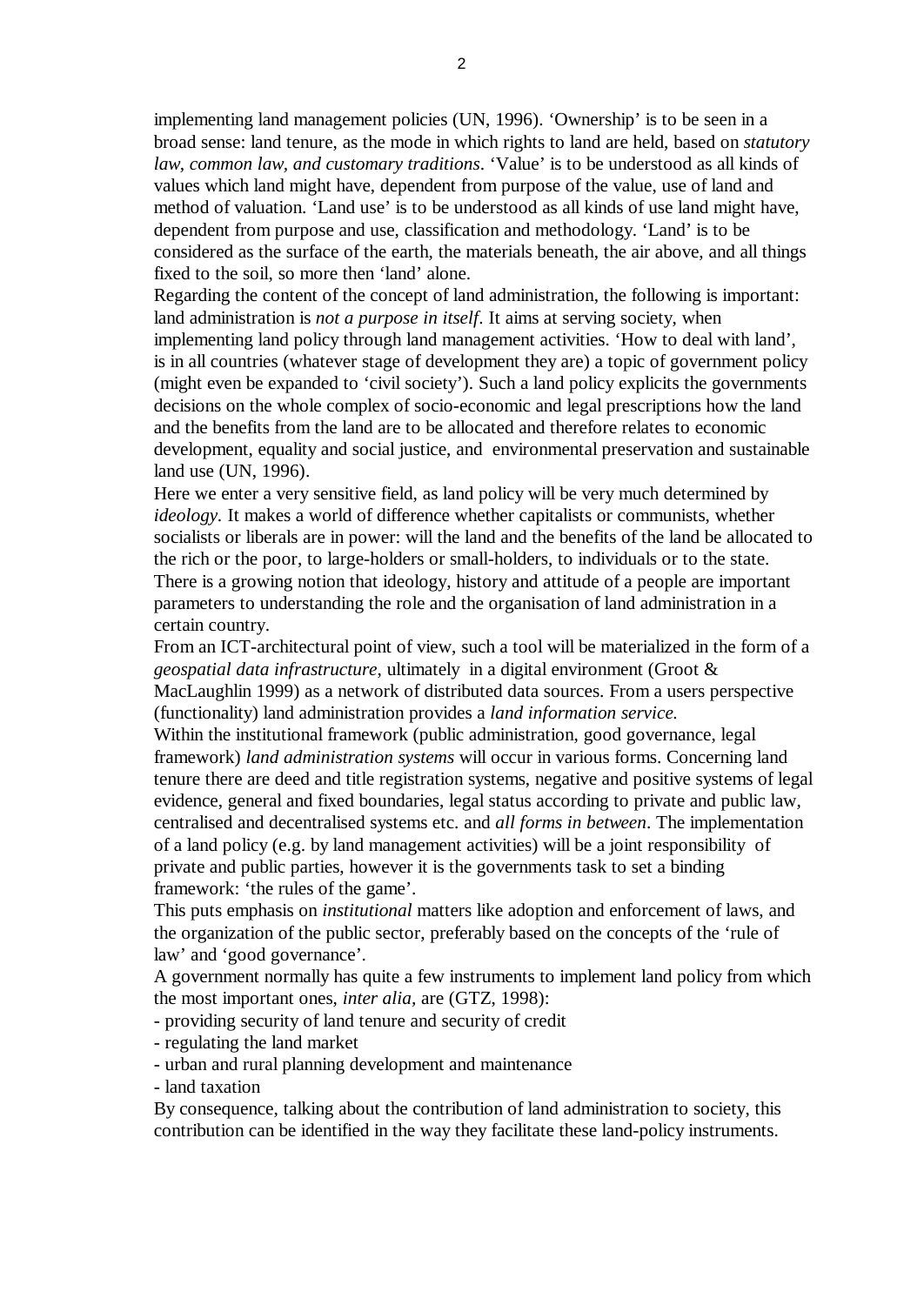#### **IMPROVI NG LAND TENURE SECURITY**

A land administration system differs from other geo-information systems in a sense that it represents more than physical attributes to spatial objects only, namely the relationship humankind to land in the form of rights, interests and responsibilities to land. These relationships might be based on statutory and common law, customary traditions, or informal use (*therefore more comprehensive than the traditional western approach to ownership, often named as 'colonial'*). As such, land administration relates directly to the norms and values in society.

Without an in-depth understanding of land tenure arrangements, it will be hard -if not impossible- to identify the processes of determining, recording and disseminating of information on tenure arrangements, which should be in place in order to deliver the services required for an adequate facilitation of security of tenure, markets, planning, taxation.

The instruments for establishing a land administration system are the adjudication process, and mapping. These instruments are focused on the recording of existing land tenure arrangements: the status quo. Both adjudication and mapping by their nature therefore have a static connotation. Adjudication after all is the process whereby all existing rights in a particular parcel of land are finally and authoritatively ascertained (Lawrance, 1985). Land adjudication does not create rights, only establishes existing rights.

Mapping, in the sense of fixing some kind of geo-reference to the object where rights to land are being exerted, also reflects by its nature the status quo. The mapping part of land administration has to provide sufficient specification on the location of the object. *It is a misunderstanding that this could only be done by defining a cadastral parcel and by a precise boundary survey*. Any sort of geo-reference which is recognised by a community will meet the demands of specifying an object. At the contrary it is a misunderstanding that object-definitions without any reference to the earth's surface can meet demands of providing evidence of the location of legally recognised land-objects.

### **REGULATING LAND MARKETS**

The previously mentioned global summits expect that a free land market will move the key economic resource of land towards the highest and economically most efficient use. Governments are therefore challenged to encourage the creation of efficient and accessible land markets that meet the community needs by improving cadastres and streamlining procedures in land transactions. The World Bank Land and Real Estate Initiative urges the re-engineering of cadastres, developing regulatory infrastructures, and access for the poor. Access to land, and access to credit especially for the poor, is to be facilitated by simple, fast and clear procedures, cheap and accessible information on land, clear definitions of land tenure and property rights, the World Bank says. Knowing the inequitable income distribution in the world, one might wonder which instruments a government has for regulating the market in such a way that not only the rich benefit. One recent experience is that some governments in Eastern Europe are considering restricting the new open land market, as the few privatisation-oligarchs will possess the bulk of the land in the country in due course. After all, the effects of a real free open market can be *disastrous.* Without any doubt the abolition of moratoria on land transactions, the elimination of restrictions on the size of ownership, the elimination of price restrictions, the elimination of land use restrictions, the minimizing of preferential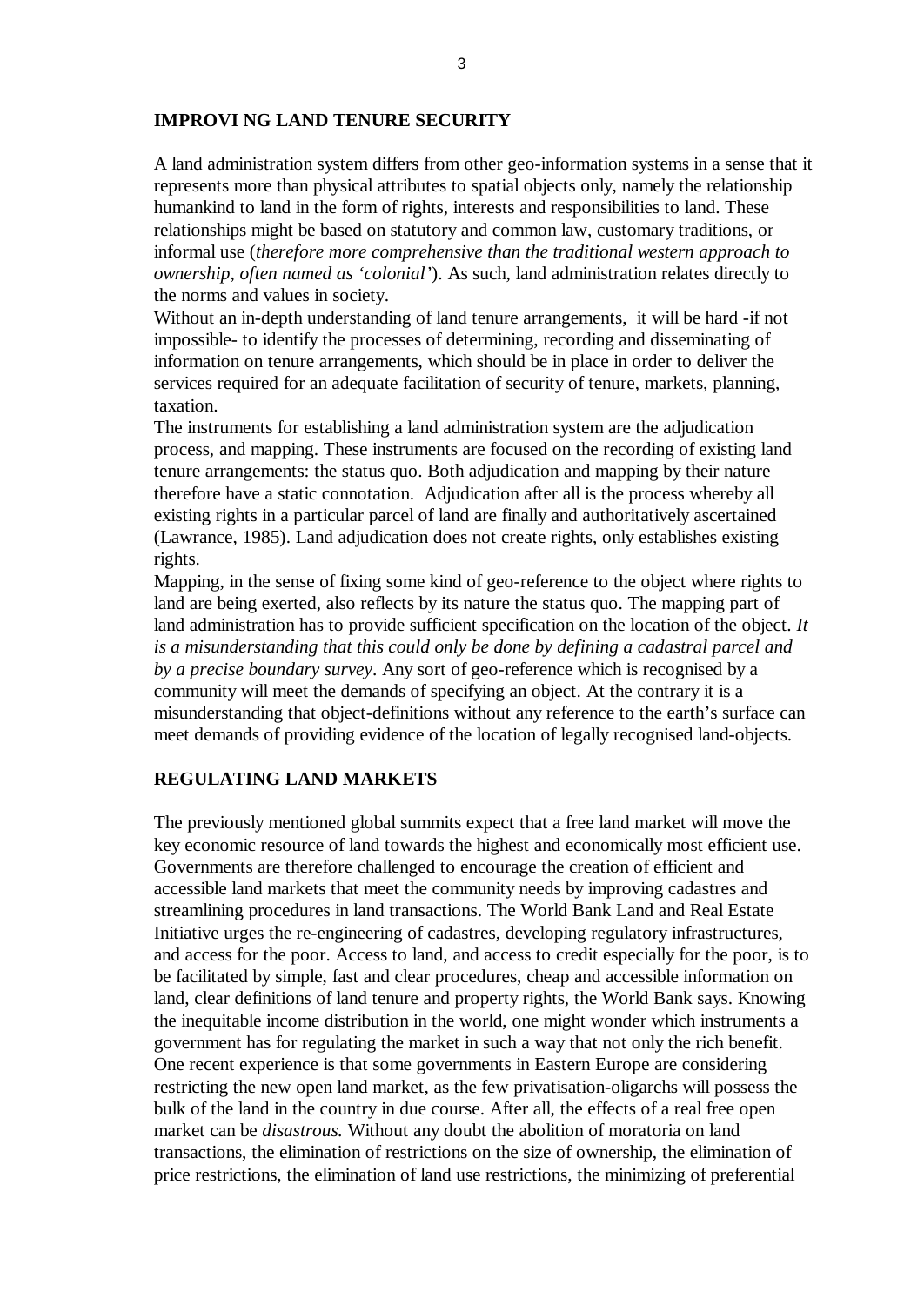rights for the government, will be in favor of the rich. Our view is that governments should aim for a well-balanced set of regulations to manage the land market in such a way that access to land and credit for the poor becomes attainable (Dale & Baldwin 2000). The driving force behind that opinion is that land should not only be considered a commodity, but also a scarce community resource which needs to be handled with care. We would like governments to considering regulations on the maximum size of land holdings in order to break up large holdings, on the minimum size to prevent farmers from being too small, on pre-emptive rights to acquire public land, on the approval of land-transfers for preventing undesirable changes in land use, on anti-speculation orders to avoid speculation, on moratoria on land transfer to avoid undesirable land transfers, on price restrictions to facilitate access to land by the poor, on ceilings to credit with land as a collateral to avoid a boost in foreclosures. This should be done, as we said, in a well-balanced manner, as too many restrictions and unnecessary regulations immediately will result in an informal market.

### **PLANNING AND DEVELOPMENT OF URBAN AND RURAL LAND USE**

Regarding the third sector to be facilitated by land administration, urban and rural land use planning, our view is that planning and development should be seen as an intervention by the government in existing proprietary structures. The FAO Guidelines for Land Use Planning 1983 recognise legal and traditional ownership and usage rights for land, trees, and grazing as one of the important basic elements of information about an area when developing land-use plans. The FAO in its study on the role of legislation in land-use planning 1985 emphasizes the influence of existing land tenure patterns in the decision-making process by formulating questions like who owns the land in a legal sense, who controls the land in fact, and how are customary rights integrated into statutory law.

Although the attention of international organisations is attracted more and more by urbanisation they should not forget the *rural areas,* as the complex of food, water and land is a major prerequisite to solving the problem of 600 million people suffering from hunger.

Talking about *urbanisation*, we should however admit that the growth of urban and periurban areas constitute a big problem. The world's urban population continues to boom. While in 1950 30% of people lived in urban areas, the United Nations estimate that in the year 2030 60% will do so. At the same time experience shows that governments in the 'non-western' countries can by no means cope with the migration of rural people to the cities, resulting in a growing number of informal settlements. It is estimated that up to 80% of urban growth is in informal settlements. Problems accumulate dramatically, resulting in lack of services, no infrastructure, bad housing, and above all insecurity of land tenure. The World Bank estimates that 25% of all urban dwellers live in poverty. The HABITAT Global Plan of Action 1996 (mentioned earlier), considers insecure tenure as one of the most essential elements of a successful shelter strategy and no wonder that the Global Campaign for Secure Tenure has as its first priority opposition against forced eviction, because forced eviction always exists where the worst housing conditions are, always touches the poor, often is violent, and results in evictees who end up even worse off than before. *Anti-eviction laws* become more and more common which -seen from the cadastral point of view- constitutes a sort of innovative right to land, namely the right not to be kicked off the land you actually live on. A new right, which is eligible for registration in a land administration system! Providing governments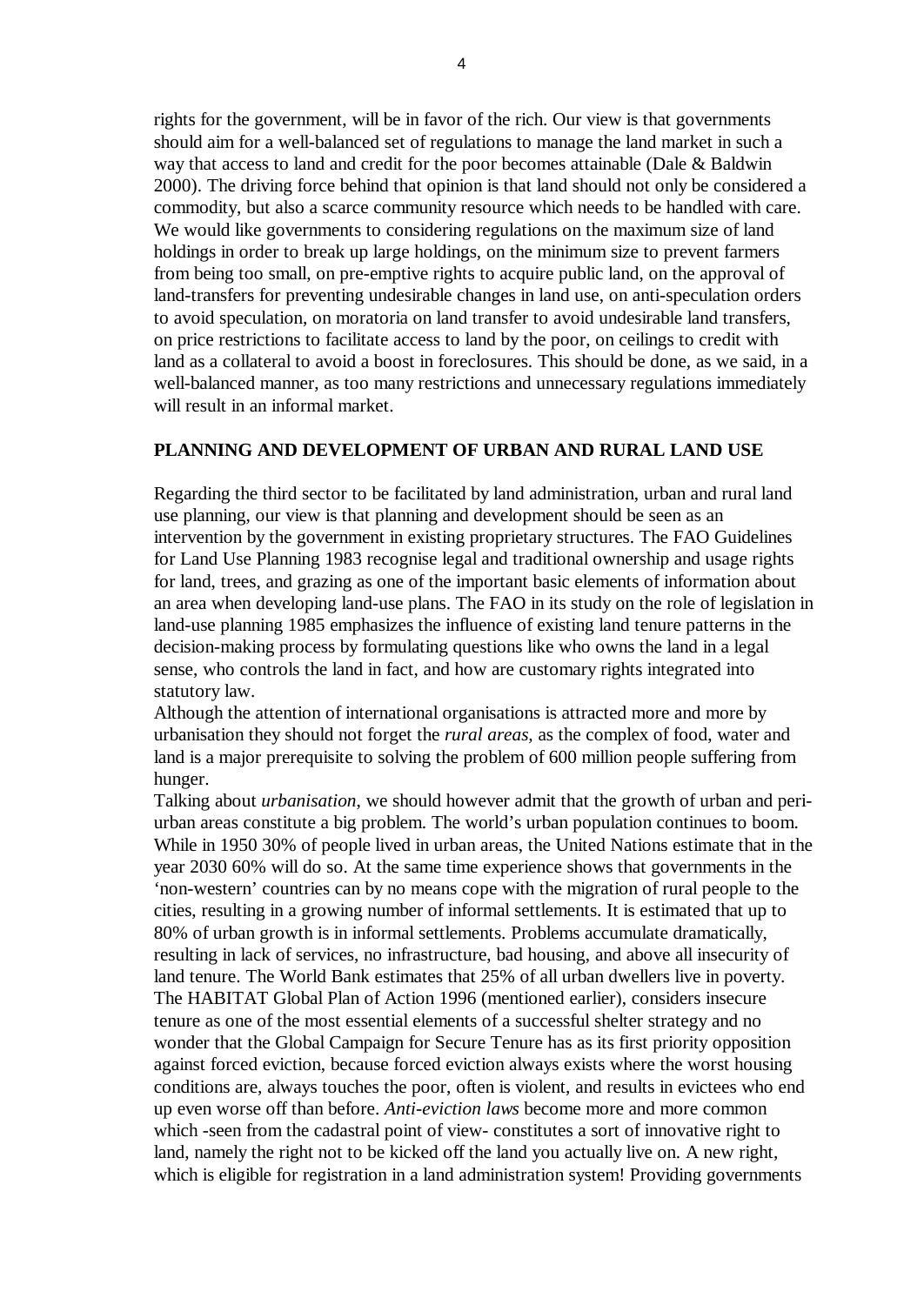with information on who has certain rights to land, where that land is located, what size the land plot has, is a major task of cadastres. This is especially valid when a land-use plan is to be implemented. Such implementation is hardly possible when a government does not know in which private rights to land it has to interfere.

## **TAXATION OF LAND**

Land administration traditionally serve land taxation purposes. An international survey showed that of 14 countries examined spread around the world, all had some kind of immovable property taxation (Youngman & Malme, 1994). All countries used information from cadastres, land registry and land title offices except Israel where they use information extracted from building permits. Normally the land tax is a *local tax*, as a source of autonomous local government revenue. An inventory by the UN/ECE shows that of the 40 ECE member countries, 95% operate a land-valuation system for assessing land values for taxation (UN/ECE 1998). Even in the Netherlands the legal base for the Cadastre was the Law on Land Taxation until 1973 when this law was replaced by a municipal land tax. The current multi-purpose character of the Dutch cadastre was legitimised in the new Cadastre Act 1992 along with the new Civil Code. In 1999 the Association of Netherlands Municipalities calculated that taxes based on land value generate 4.4 billion Dfl for the municipalities, 3.7 billion Dfl for the State government, and 0.4 billion Dfl for the waterboards, while monitoring costs are no more then 200 million Dfl. For the municipalities this is 47% of their income from revenues. Countries in transition also introduce land taxation, which constitutes a joint challenge to the efforts towards privatisation, decentralisation of state power, and market development. For example, in the Republic of Estonia the revenue from local land tax already is 3% of the local budget, in the Czech Republic 3%, in the Slovak Republic 11% and in Poland even 13%. In Columbia as in many other countries in Latin America a political debate is going on highlighting the difficulty of measurement of the land tax base due to the obsolete current cadastres, reports the Lincoln Institute of Land Policy. El Salvador, recovering from civil war, is discussing the introduction of a municipal land tax for the city of San Salvador starting from a simple tax rate and growing into a more sophisticated system.

An up-to-date land administration system is an essential information source for levying land taxes. Without knowledge about taxable persons, taxable objects and market values it will hardly be possible for tax authorities to enforce land taxation. The Federation of Bosnia Herzegovina, for example, after the signing of the Dayton peace treaty is currently tying to develop local land tax based on the existing cadastral records, combined with local public housing records and information from utilities. The city of Mexicali invested large amounts in a municipal cadastre, and then succeeded in raising the land tax revenue from 5 million pesos in 1990 to 70 million nowadays. The demands for urban services normally exceed the financial capacity of local governments, which makes land taxation a very popular means of generating revenue. At the same time a government can regulate the land market by *fiscal measures*. Wellknown examples are the tax on potential value (which encourages optimal land use), penalty tax on fallow land (which stimulates the use of vacant land), progressive tax (to avoid speculation) and tax-deduction measures for mortgage rents to advance private house ownership, where the Netherlands by the way is on top of the list of favourable tax-relief policy, at least in Europe and probably in the whole world by allowing 100% tax relief of mortgage rents for a maximum of 30 years on the principal residential home.